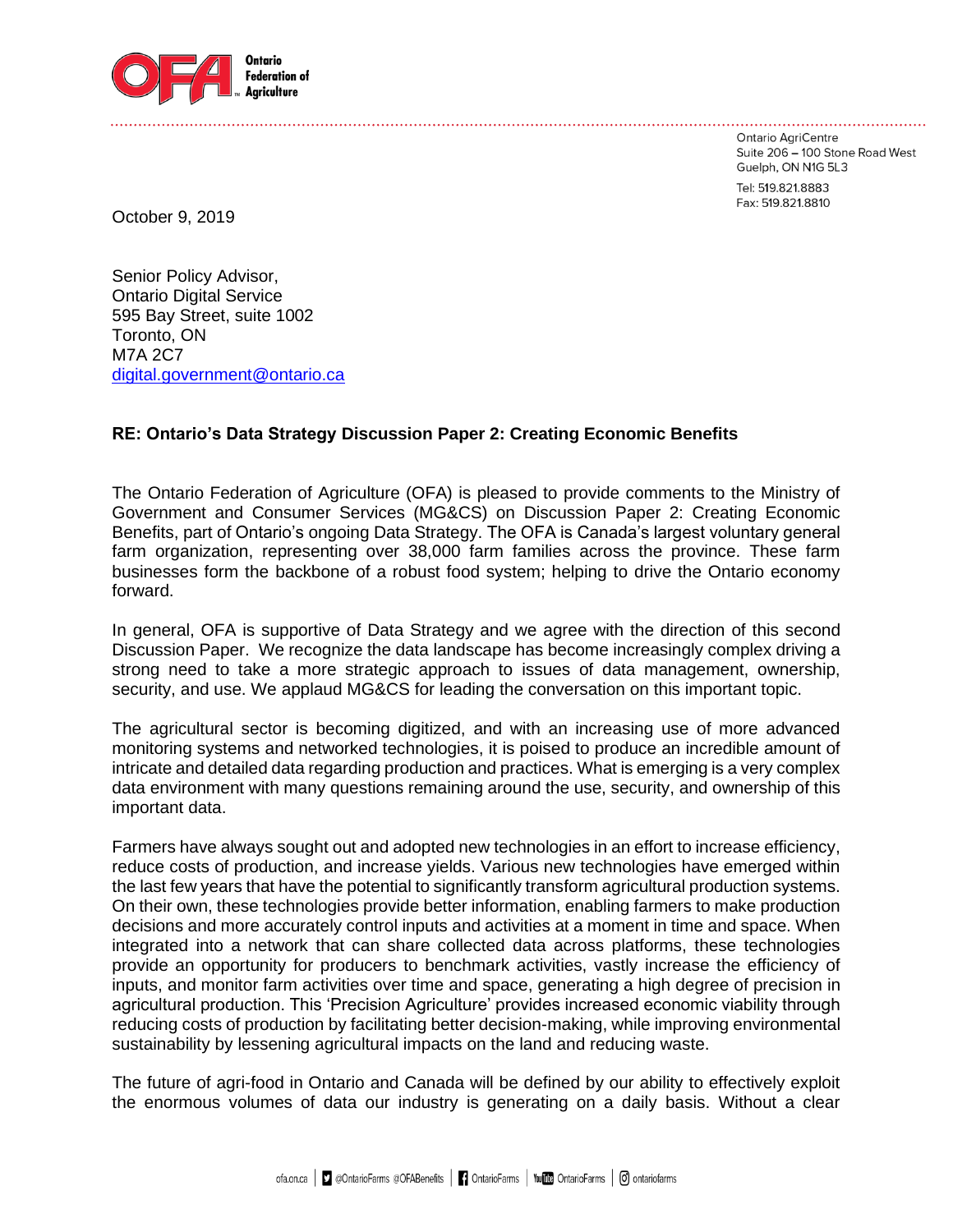

…………………………………………………………………………………….…… understanding of how this data will be managed, where ownership lies, how consent for access will be granted and what privacy structures are required we run the risk of falling behind the global market.

## **Demand for Stronger Data Governance**

OFA takes our farmers need for data privacy and security seriously. We know there remains significant uncertainty, mistrust, and confusion among farmers when it comes to the use of their farm data by a third party. In 2016, OFA launched a project aimed at investigating the Ag-Data Transparency Evaluator (ADTE), an initiative launched by the American Farm Bureau, and its potential application to the Canadian context. The ADTE is a process through which agricultural technology providers submit their service contracts for review by an independent, third-party administrator to evaluate the level of transparency around issues of farmers' data ownership, collection and retention, access, control and termination. Once reviewed and approved, the agricultural technology providers may use the "Ag Data Transparent" seal on their marketing and communications materials. The overall goal of this project was to contribute to reducing risk and facilitating the increased adoption of digital agricultural technologies.

We would welcome assistance through the Provincial Data Strategy to continue developing standards and codes of practice for agricultural data usage, in particular with regards to end user agreements between farmers and agricultural technology providers.

## **Fierce Competition for Data Talent**

Ontario agriculture faces a significant and growing labour shortage. According to the most research from the Canadian Agricultural Human Resources Council (CAHRC), Ontario's agriculture sector was unable to fill 8,600 jobs in 2014, even with help from the foreign labour force, a shortfall that cost the sector \$436 million. CAHRC projects that by 2025, the province will have 46,600 more jobs than the domestic labour force can fill.

A recent report from researchers and economist from the Royal Bank of Canada – *Farm 4.0: how the coming skills revolution can transform agricultural* – confirms the Canadian agricultural sector must rapidly embrace data-rich digital technologies to counteract the negative impacts of this looming labour shortage.

However, we have heard from our agricultural technology providers that they too have a significant number of unfilled positions resulting in lost revenue and innovation opportunities. Part of a strategic approach must include working with the Ministry of Education (MOE) and Ministry of Training, Colleges and Universities (MTCU) to coordinate labour market research and planning with skills development.

### **Increasing Technology Adoption and Transfer**

While the agricultural sector is in the midst of a digital revolution and data explosion, the use and valuation of farm-level data among our members remains relatively low.

The agricultural sector in Ontario is incredibly complex; involving a wide range of farm operations, sizes and commodity types, and a wide range of capacities of farmers to make substantial transformations to the way they farm. Given this wide range, there is no one-size-fits-all approach to increasing the incorporation of data-driven technologies into the farm business. Furthermore, nature of agricultural production and marketing often leaves our producers highly risk-averse and hesitant to adopt unproven technologies.

We agree with the discussion paper that we have been historically hampered by low commercialization rates for innovations and emerging technologies. However, Ontario is